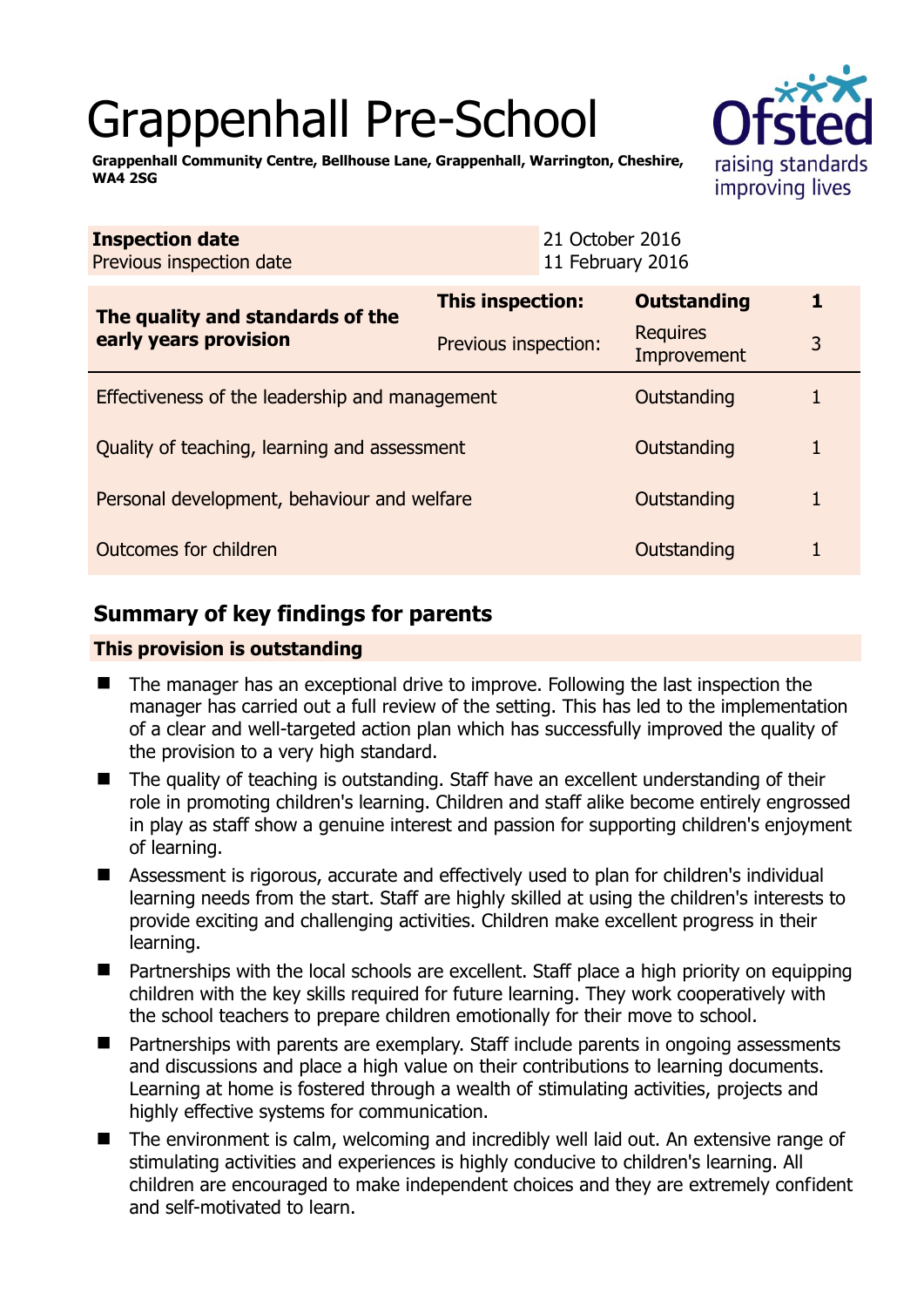## **What the setting needs to do to improve further**

### **To further improve the quality of the early years provision the provider should:**

■ continue to expand the programme of continued professional development, to ensure the quality of teaching is maintained at the highest level.

### **Inspection activities**

- The inspector looked at children's assessment records and planning documentation.
- The inspector held a meeting with the manager. She checked evidence of the suitability and qualifications of staff working with children, policies, procedures and the preschool's self-evaluation.
- The inspector spoke to both children and staff and observed play and learning activities within the main environment and the outdoor environment.
- The inspector took into account the views of parents spoken to on the day of the inspection.
- The inspector carried out a joint observation with the pre-school manager.
- The inspector had a tour of the premises.

#### **Inspector**

Alison Regan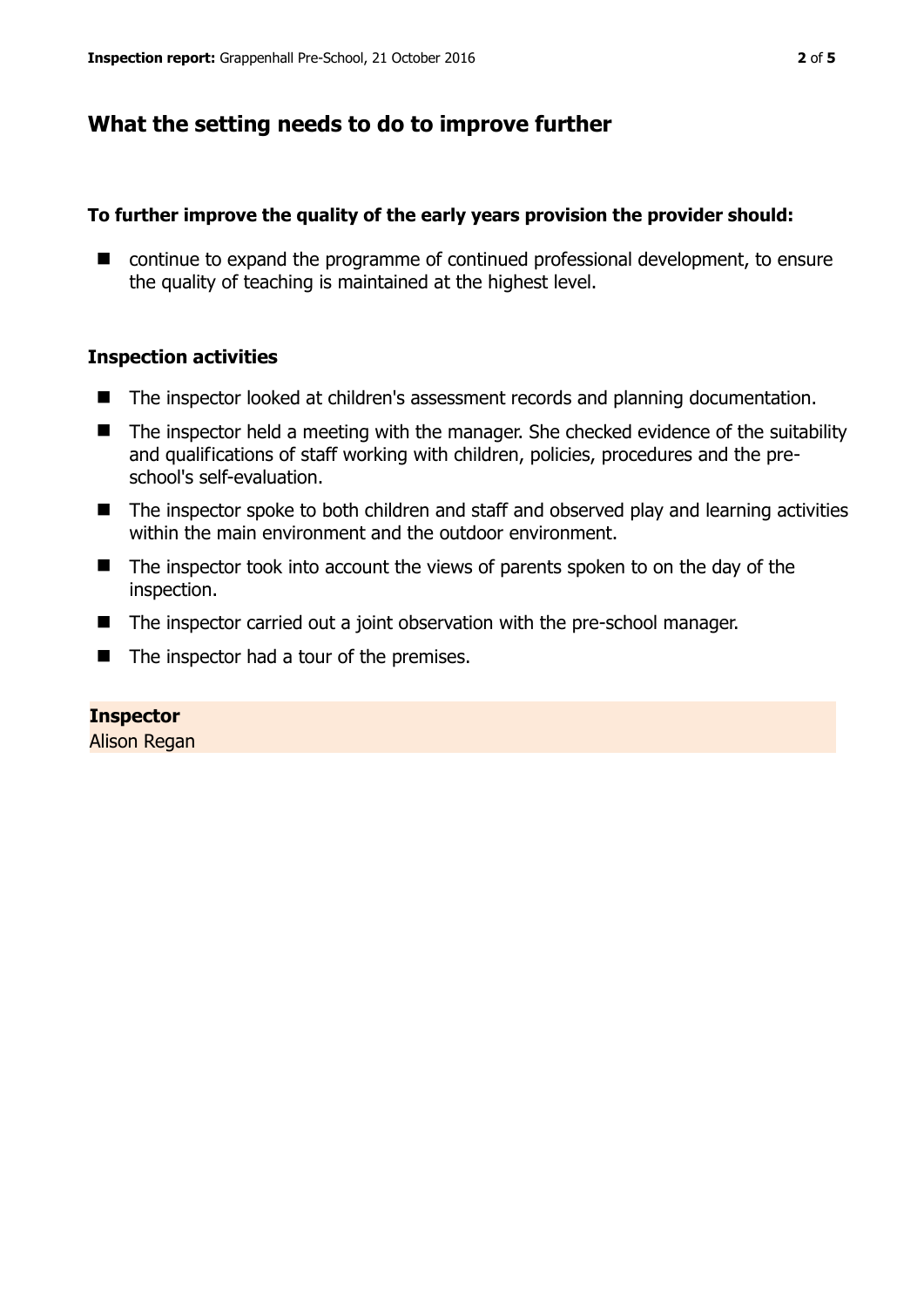## **Inspection findings**

## **Effectiveness of the leadership and management is outstanding**

Leadership of the nursery is exceptional. The manager and staff work effectively together as a team to create a welcoming, family atmosphere for children. The arrangements for safeguarding are effective. The manager and staff show a firm commitment to ensuring that children's safety is prioritised at all times. Staff have an excellent understanding of the pre-school's policies and their individual responsibilities to safeguard children. Highly effective supervisions and a firm commitment to attending training, fully support the staff team to build on their excellent practice. The manager fully understands the impact of staff attending training and is committed to maintaining these excellent opportunities for staff. The manager and staff effectively track children's ongoing progress and promptly identify and address any gaps in their learning.

## **Quality of teaching, learning and assessment is outstanding**

Staff know each child and their families very well and they use this in-depth knowledge to plan exceptionally well-targeted challenges to strengthen children's skills. Children are skilful communicators and critical thinkers, showing an excellent 'can do' attitude. For example, children become captivated in the outdoors as they play in the sand pit. They provide a running commentary to staff about how the lorries transport sand to build houses. Staff expertly interact with the children, asking questions to encourage them to work out the best way to fill the lorry with sand. Children make decisions for themselves and try different ways to do this before they succeed. Staff promote children's early literacy skills extremely well. They successfully encourage children to write words and captions about their favourite stories. These captions, along with pictures that the children have drawn, are proudly displayed in the environment.

### **Personal development, behaviour and welfare are outstanding**

Excellent relationships between staff, parents and children develop through a well-planned settling-in process. Children are offered exceptionally warm and affectionate care, enabling them to form very secure emotional attachments with their key person. Children's safety is given a high priority. Staff encourage children to take appropriate risks and learn how to support their own safety. The pre-school has been recognised by parents for their outstanding contribution within the local community. The children enjoy regular visits into the community and take part in local charity events. Children have free access to the outdoor play area. They enjoy being active and develop great physical agility, as they relish the experiences gained during planned activity sessions. They repeat moves and learn to stretch their bodies in many different ways.

### **Outcomes for children are outstanding**

All children thrive in this stimulating and wholly inclusive environment. They make rapid progress from the highly accurate information gathered when they first start at the preschool. Children concentrate for long periods of time and listen exceptionally well to others as they speak. Children's behaviour is exemplary. They develop excellent awareness, respect and tolerance for others. Overall, children are extremely well prepared for what they need to learn next and their eventual move to school.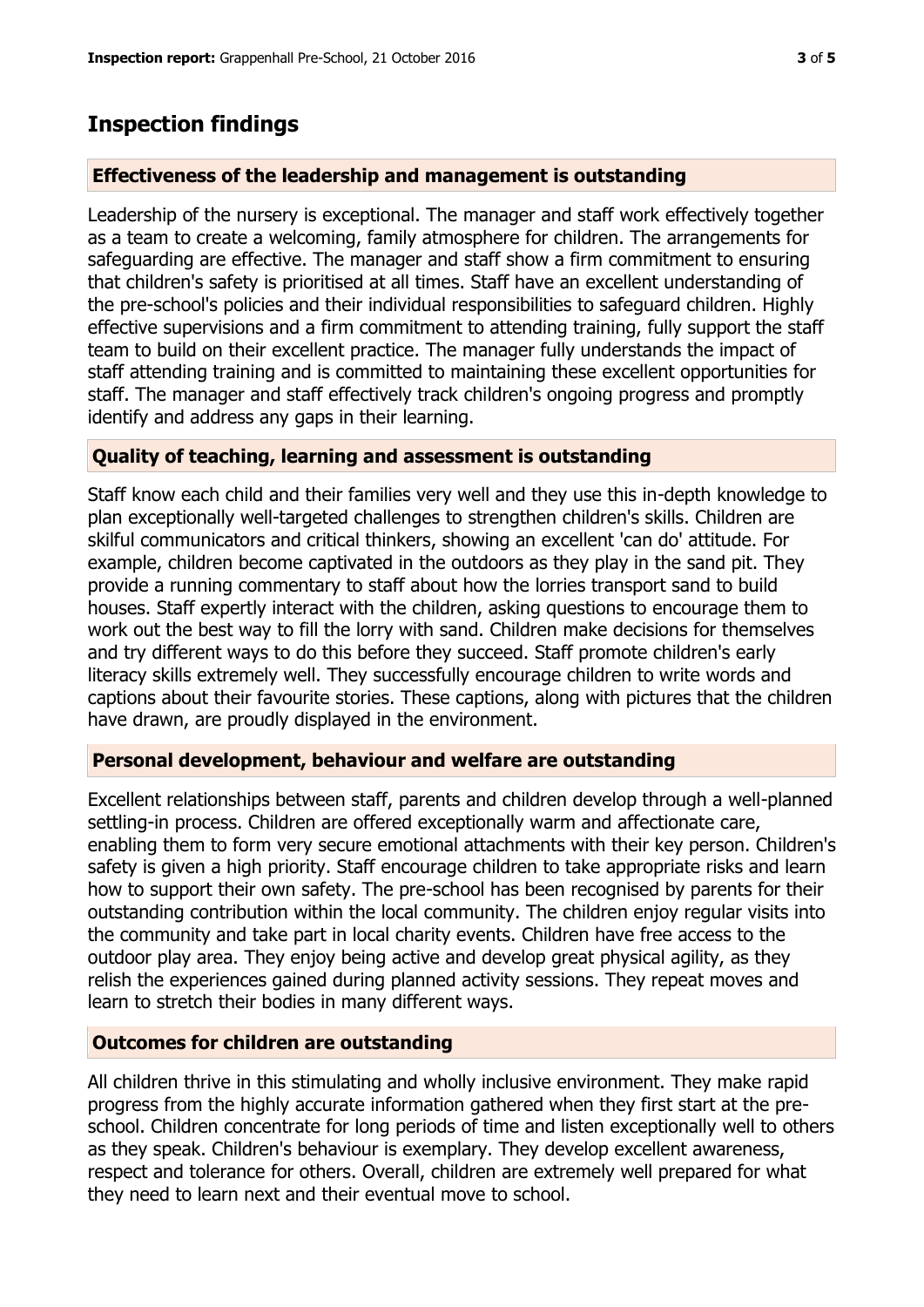## **Setting details**

| Unique reference number                             | 315220                           |
|-----------------------------------------------------|----------------------------------|
| <b>Local authority</b>                              | Warrington                       |
| <b>Inspection number</b>                            | 1040514                          |
| <b>Type of provision</b>                            | Sessional provision              |
| Day care type                                       | Childcare - Non-Domestic         |
| <b>Registers</b>                                    | Early Years Register             |
| <b>Age range of children</b>                        | $2 - 5$                          |
| <b>Total number of places</b>                       | 24                               |
| <b>Number of children on roll</b>                   | 46                               |
| Name of registered person                           | Grappenhall Pre-school Committee |
| <b>Registered person unique</b><br>reference number | RP906646                         |
| Date of previous inspection                         | 11 February 2016                 |
| <b>Telephone number</b>                             | 07809 584752 and 07809584307     |

Grappenhall Pre-School was registered in 1972. The pre-school employs eight members of childcare staff. Six of these hold appropriate early years qualifications at level 3. The preschool opens from Monday to Friday, term time only. Sessions are from 8.50am until 11.50am, and from 12.30pm until 3.30pm. The nursery provides funded early education for three- and four-year-old children.

This inspection was carried out by Ofsted under sections 49 and 50 of the Childcare Act 2006 on the quality and standards of provision that is registered on the Early Years Register. The registered person must ensure that this provision complies with the statutory framework for children's learning, development and care, known as the early years foundation stage.

Any complaints about the inspection or the report should be made following the procedures set out in the guidance 'Complaints procedure: raising concerns and making complaints about Ofsted', which is available from Ofsted's website: www.gov.uk/government/organisations/ofsted. If you would like Ofsted to send you a copy of the guidance, please telephone 0300 123 4234, or email enquiries@ofsted.gov.uk.